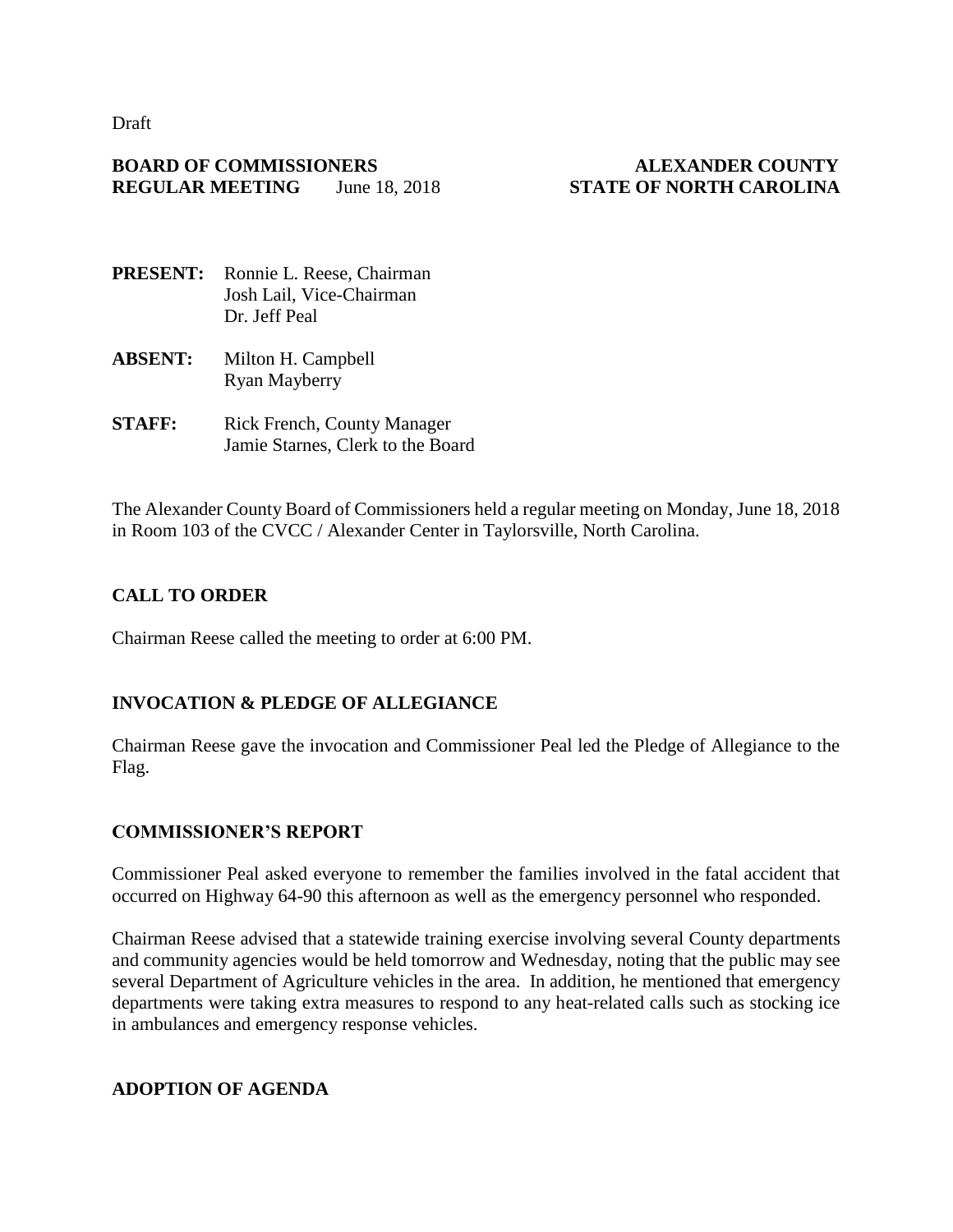Commissioner Peal made a motion to adopt the agenda as presented. Vice-Chairman Lail seconded the motion, which passed unanimously.

# **NC DHHS FY 2018-2019 MEMORANDUM OF UNDERSTANDING FOR SOCIAL SERVICES PROGRAMS**

Rick French, County Manager, presented a one-year MOU with the NC Department of Health and Human Services effective July 1, 2018 that includes performance requirements and administrative responsibilities related to social services programs in an effort to improve quality and consistency. Although DHHS does not plan to initiate performance improvement plans or corrective action until after January 1, 2019, the mandated MOU is a cause for serious concern because 1) it was not developed with the mutual accord of county departments of social services, 2) many of the requirements are unattainable, especially by smaller departments (one case could cause them to not meet the performance standards percentages), and 3) there is a possibility of losing State and Federal funding if departments aren't found in compliance.

The DHHS is requiring all counties to sign the MOU by June 30, 2018; therefore, Mr. French requested approval but recommended including a signing statement commenting on the agreement and expressing concerns with the inevitable obstacles regarding compliance of the MOU terms, all of which would be sent to General Assembly representatives.

Vice-Chairman Lail agreed that there were major issues with the execution of the MOU but felt some of the requirements related to child welfare and foster care could be very beneficial, especially when considering that Alexander County has children who have been in the foster care system for 3 years.

Commissioner Peal felt DHHS's vision and desired outcome was good and that standards were needed but that counties were being forced to sign a document agreeing to targets and measurements that weren't clearly defined.

Chairman Reese made a motion to approve the MOU with NCDHHS for social services programs to include the signing statement as requested. Vice-Chairman Lail seconded the motion, which passed unanimously.

### **UNIFORM GUIDANCE PROCUREMENT POLICY**

Rick French, County Manager, explained that local governments who receive and spend Federal grant and loan funding were required to adopt written procurement policies conforming to the Uniform Guidance by June 30, 2018. The Uniform Guidance Procurement Policy includes guidelines for service, construction/repair, and architectural/engineering contracts over \$3,500 related to price quotes, bidding requirements, public exigency, documentation, etc.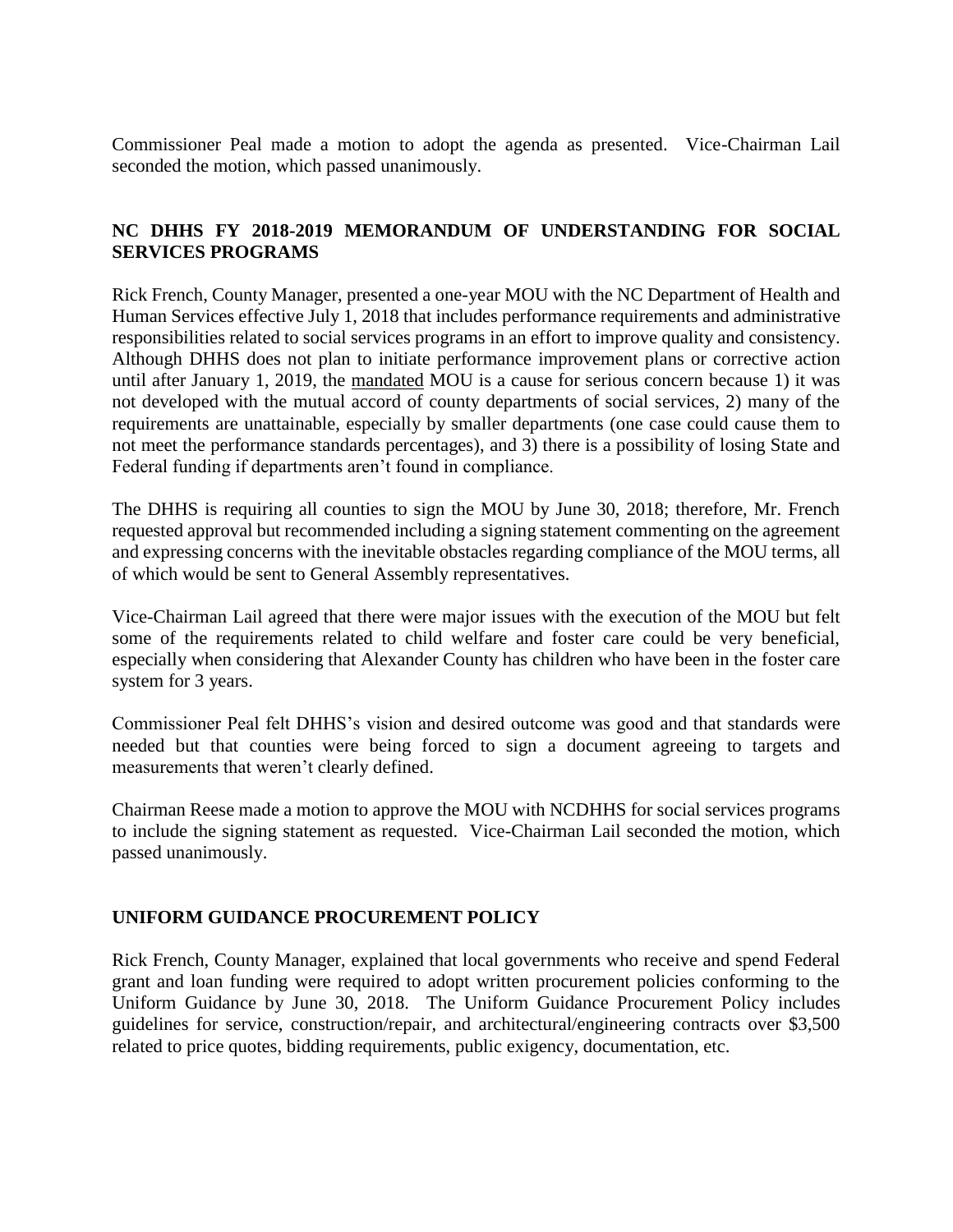Commissioner Peal pointed out that, while the intentions of the Federal government were good, these rules and regulations were an overreach that would cost local governments more money.

Vice-Chairman Lail made a motion to approve the Uniform Guidance Procurement Policy. Commissioner Peal seconded the motion, which passed unanimously.

## **BOARD APPOINTMENTS & REAPPOINTMENTS**

Rick French, County Manager, requested the following appointments and reappointment:

WPCOG Region E Aging Advisory Committee – Reappoint Shirley Mays for two years.

I-CARE Board – Appoint Brett Fansler for 3 years.

Commissioner Peal made a motion to approve the appointments and reappointments. Vice-Chairman Lail seconded the motion, which passed unanimously.

### **BUDGET ORDINANCE AMENDMENTS #61 - #66**

Rick French, County Manager, reviewed the purpose of Budget Amendments #61 - #66 as follows:

Budget Amendment #61 – To increase the Public Buildings budget for additional costs to pave parking lots at various County buildings due to the discovery of conditions requiring more work at some locations.

Budget Amendment  $#62 - To budget for additional revenues and expenditures in the$ Garage budget due to more service and repair to Town vehicles than what was budgeted.

Budget Amendment #63 – To increase the Detention Center budget for the cost of May and June inmate meals due to a higher number of inmates from other counties being housed.

Budget Amendment #64 – To budget for payouts of vacation/holiday/comp time for employees leaving during the 2017-2018 year.

Budget Amendment #65 – To budget for payouts of vacation/holiday/comp time for employees leaving during the 2017-2018 year. To increase the Solid Waste budget for expenses greater than original estimates. To budget for a General Fund transfer to assist with the Solid Waste fund expense budget adjustment.

Budget Amendment #66 – To adjust the Borealis Compounds Industrial Rail Project budget for revised cost estimates from the May 21, 2018 bid opening.

Vice-Chairman Lail made a motion to approve Budget Amendments #61 - #66. Commissioner Peal seconded the motion, which passed unanimously.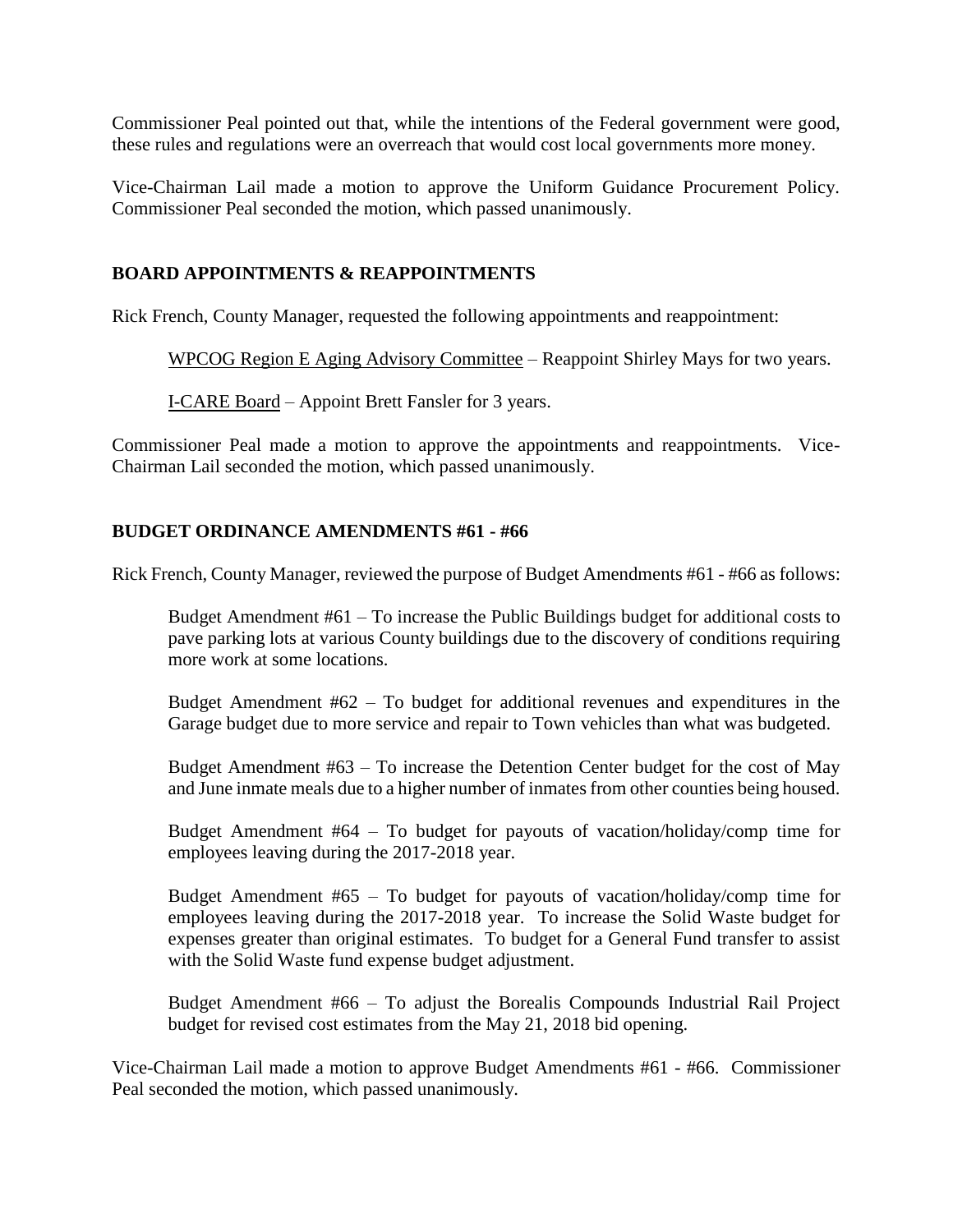## **BOREALIS COMPOUNDS INDUSTRIAL RAIL PROJECT BID AWARD**

David Icenhour, Economic Development Director, reported that a bid opening was held on May 21, 2018 for the Borealis Compounds Industrial Rail Project where 6 sealed bids were received ranging from \$1,054,000 to \$541,600. The apparent low bidder was Keith Benfield Contractors in the amount of \$541,600 who was also found to be responsive and responsible. Therefore, Mr. Icenhour recommended accepting this bid and awarding the construction contract to Keith Benfield Contractors.

Vice-Chairman Lail made a motion to accept the bid of \$541,600 submitted by Keith Benfield Contractors for the Borealis Compounds Industrial Rail Project. Commissioner Peal seconded the motion, which passed unanimously.

Funding sources for this project include pledges from NC Railroad (\$225,000), NCDOT (up to \$175,000), Alexander Railroad Company (\$50,000), Alexander County (\$50,000), and Borealis Compounds (remaining \$41,600).

### **OTHER BUSINESS**

The following issues were discussed during Other Business:

- A. County Manager Rick French along with Chairman Reese and EDC staff attended mandatory Uniform Guidance compliance training for the Stony Point School Sewer CDBG-I Project. Staff from Emergency Services and other various departments attended a compliance webinar last week regarding expenditure of Federal funds during disasters.
- B. The 4<sup>th</sup> Annual Vertical Mile Challenge was held this past Saturday at Rocky Face Park. Almost 80 participants completed the race.
- C. Vice-Chairman Lail thanked Officer Lemley with the Alexander County Sheriff's Office who patrolled the Dusty Ridge Park area during several ball games last week after a black bear sighting. In addition, he conveyed his appreciation to all law enforcement for keeping citizens safe.

### **CONSENT AGENDA**

- A. Minutes from the June 4, 2018 Regular Meeting.
- B. Tax Release Requests (\$821.31) and Tax Refunds (\$1,055.02) for May 25 June 7, 2018.
- C. NC Division of Water Infrastructure Grant Contract for the Stony Point Elementary School CDBG-I Sewer Project.
- D. Agreement with the WPCOG for the provision of grant management assistance for the Stony Point Elementary School CDBG-I Sewer Project.